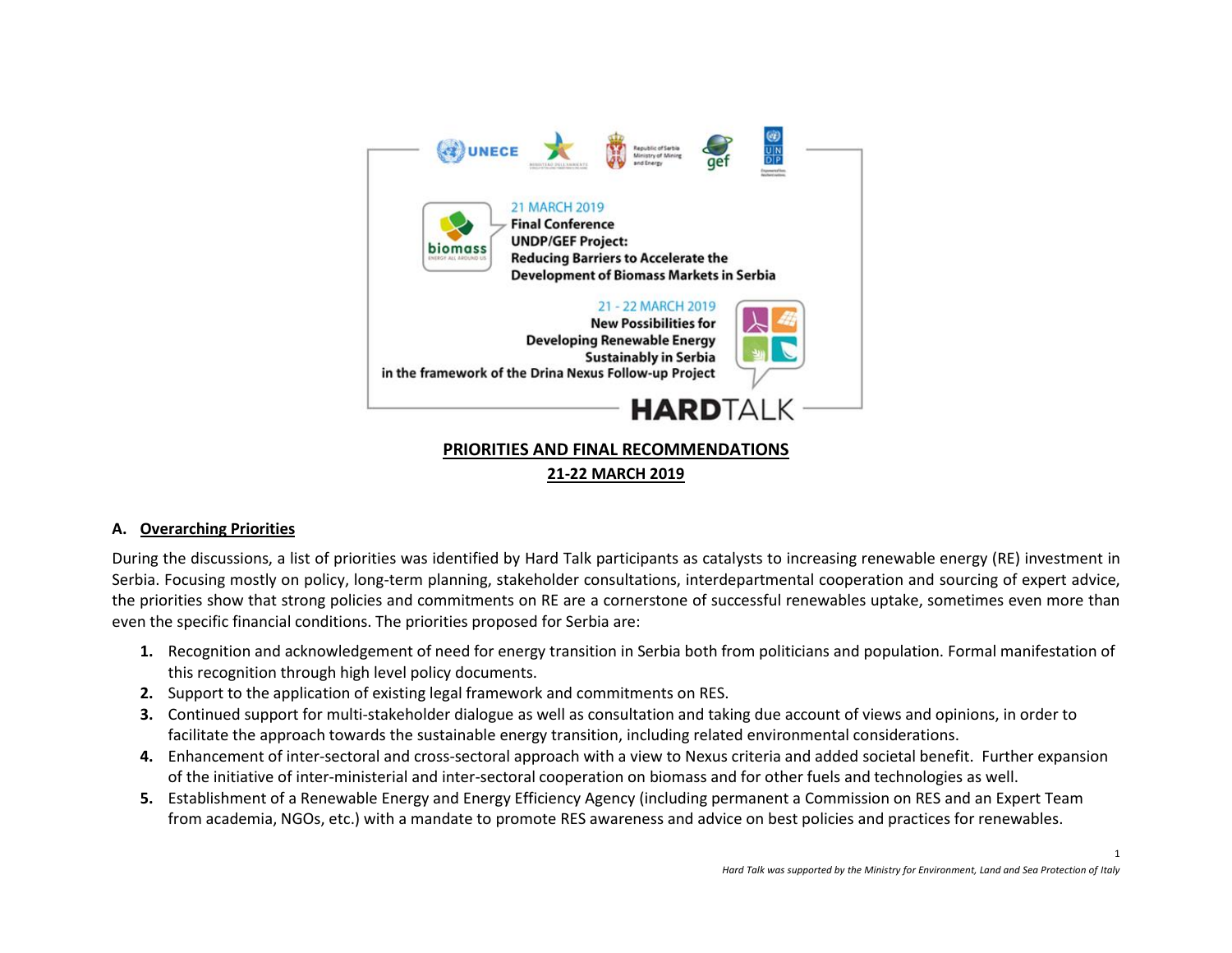### **B. Draft Recommendations by Risk Category**

Building on ideas proposed during the discussions and also on applicable examples from international experience and best practices, the following recommendations are proposed:

#### **1. Power Market Risk**

#### Market Outlook

- Review and actively monitor RES target progress; Establish viable targets beyond 2020.
- Identify a possible Roadmap towards target which reflects the realities. Strategically plan for long-term Sector evolution, taking into account the regional situation and EU Internal Energy Market.
- Adopt clear, long-term policy for support of RES, based on latest EU Guidelines on State aid for environmental protection and energy.
- Establish policies for RES on sectors such as transport (overlooked) and explore distributed/small-scale generation net-metering, community/cooperative projects.

### Market Access and Prices

- Develop and introduce transparent and fair auction rules for renewable energy for cost-effective achievement of renewable energy targets.
- Increase market liquidity through cross-border trading and international interconnection.

### Market conditions for RES

• Align legal framework with EU's acquis for renewables, taking into account Energy Community recommendations.

### Market Distortions

- Identify and gradually address fuel subsidies and gradually cross-subsidies.
- Increase regulatory oversight of market activities and participants.
- Establish market rules that help reveal and properly allocate costs according to a "beneficiary pays" principle; transparency in pricing structure.
- Increase competition in retail market. Continue in way for fully deregulation of supply and balancing prices.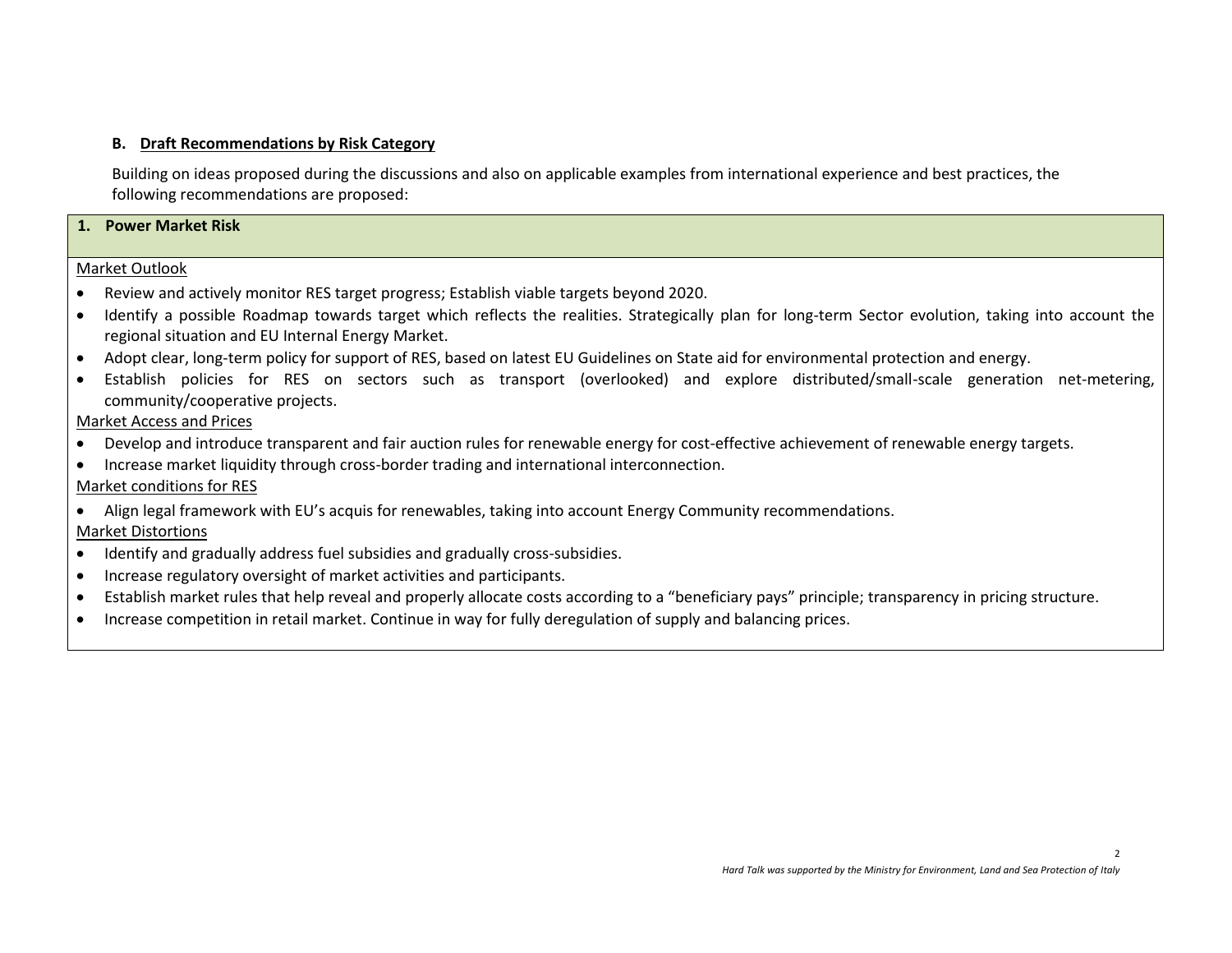#### **2. Permits Risk**

- Review and streamline the process of obtaining the permits and authorisations needed, reduce the number of steps and examine the RE permitting process in the broader context of Serbia's "ease of doing business" environment.
- Simplify process especially for small-scale, distributed generation or community/cooperative projects.
- Adopt an electronic permitting process.

### **3. Social Acceptance Risk**

- Carry out awareness raising campaigns to promote environmental, health related, and financial benefits of renewables and energy efficiency, including when it comes to biomass use in households.
- Increase awareness and capacity of long-term RE benefits in public sector stakeholders, disassociate conflicting interests, and involve public sector stakeholders as partners and pioneers in RE proliferation.
- Encourage frank, transparent public debate on hydropower and other renewable energy projects, exploring all aspects, promote a constant dialogue between relevant national and local authorities and identifying pathways to ensure all concerns (e.g. safeguarding biodiversity, quality of water and low environmental impact);
- Adopt clear regulatory framework on SHPP in the scope of environmental protection.

# **4. Resource and Technology Risk**

- Preparation and online publication of RE potential assessments on a locational basis (geographic information system (GIS)): Atlas of potential for various types (wind, solar, biomass, etc.), taking into account both technical and economic potential as well as environmental constraints.
- Establish a project identification institution as a matchmaker among project owners, financial institutions and investors (see GEDF).
- Biomass potential needs to be studied across the value chain and inter-sectoral linkages need to be more fully understood and taken into consideration.
- Biomass value chain and consumption habits need to be explored.
- Capacity building in RE Project Development Cycle, planning for efficient implementation of projects.
- Training programs for blue-collar workers, with emphasis on retraining of workers employed in fossil technologies (e.g. coal).
- Training on new, efficient technologies (including for biomass) and technologies that integrate renewable energy generation into other infrastructure (e.g. waste processing and wastewater treatment, or water conveyance).

#### **5. Grid / Transmission Risk**

- Ensure priority grid connection for RES. Increase consultation with developers to achieve best workable technical solutions and alternatives for connection.
- Review and streamline connection process.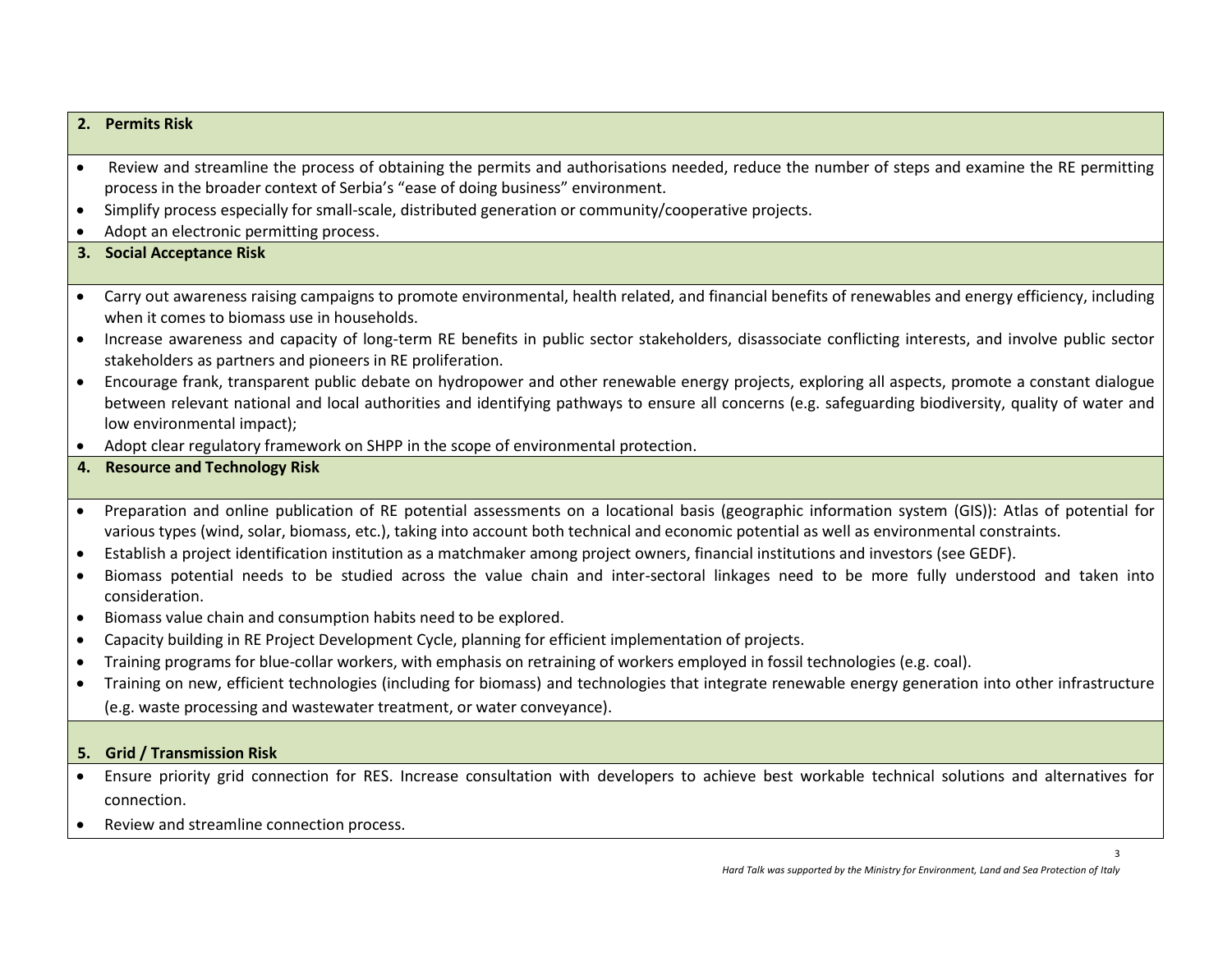- Increase internal capacity and allocate more resources to RES connection.
- Research transmission system tolerances, carrying capacity and ability to integrate RE and explore potential grid's RE absorption capabilities to the fullest Plan long-term investments taking into account RE proliferation, regional interconnections, and geographical availability of resources (see Resource and Technology Risk).
- Integrate capacity and grid expansion planning to increase economies of scale and minimize losses.
- Support distributed solutions closer to demand.

# **6. Counterparty Risk**

- Increase off-taker awareness and understanding of RES advantages.
- Enhance reporting and monitoring by off-taker throughout its generation portfolio.

# **7. Financial Sector Risk**

- Promote synergies for cooperation with international investors to attract foreign capital.
- Encourage domestic investors and industry in RES projects and equipment.
- Encourage international developers and equipment manufacturers to participate in project development and assume part of the financial risk through equity holdings.
- Explore also non-traditional financing opportunities (climate change etc.).
- Continue financing and technical assistance from developmental banks and enhance cooperation between international developmental banks and domestic commercial banks to increase local RES financing capacity.

# **8. Political Risk**

- Increase public dialogue on RES benefits and trade-offs (environmental and financial).
- Engage in cross-border dialogue about projects which may have a significant impact or which can be developed in cooperation to optimize resources (see Resource and Technology risk).
- Promote solutions for transition away from coal for coal-dependent regions by showing the employment potential in new technologies and services associated with clean power.
- **9. Currency / Macroeconomic Risk**
- No recommendation.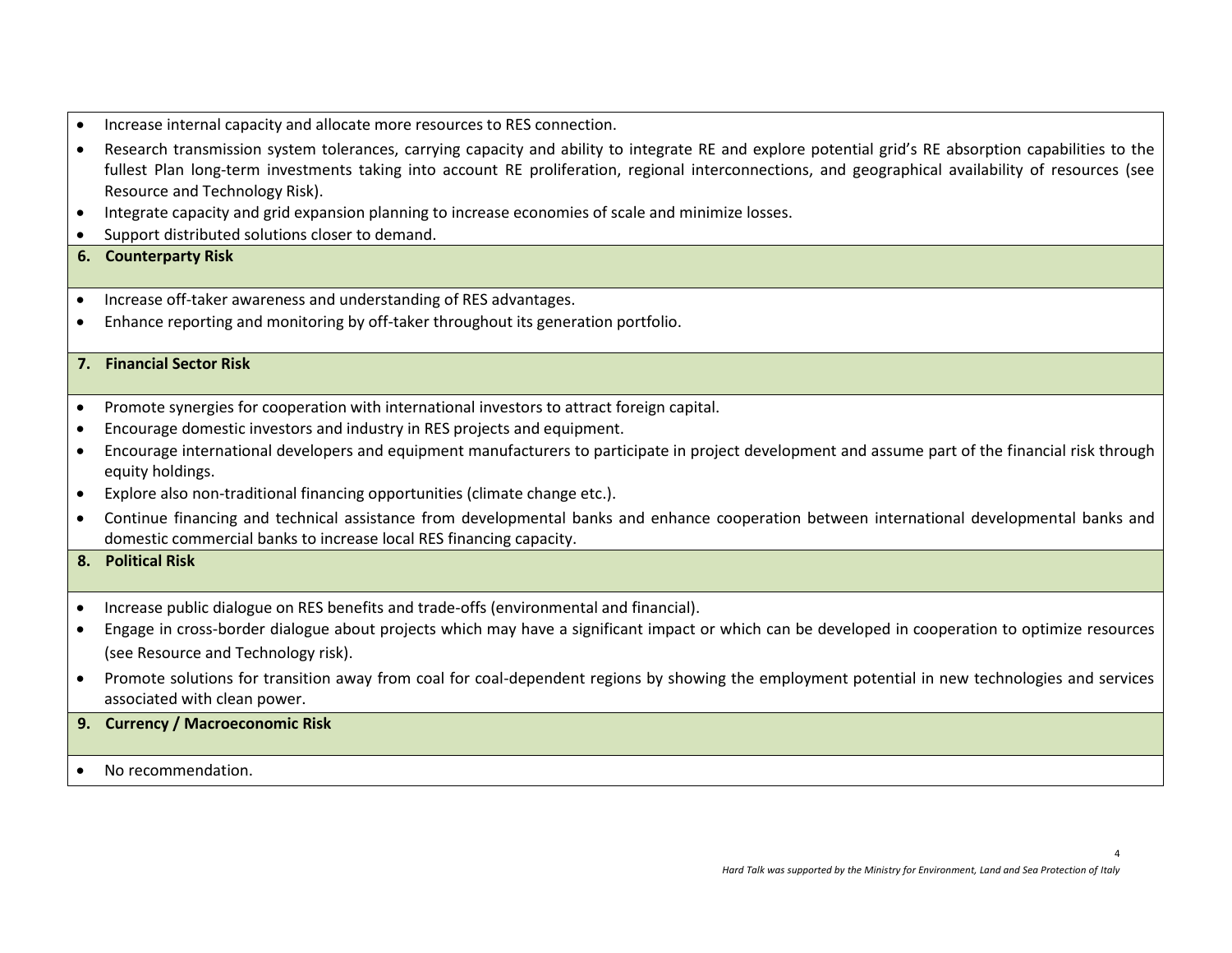# **C. Maximising synergies: opportunities for investing in RE while achieving cross-sectoral benefits.**

A nexus approach can help reducing two of the major risks identified, social risk and political risk, including through attention to participation and empowerment of different actors, and achievement of clearer long term targets and greater coherence among sectoral plans. Two breakout groups discussed how to identify synergies between RES and Nexus thematic areas and how to use them to achieve cross-sectoral benefits. The first group focused on synergies with hydropower and the second on synergies with wind and solar. The following synergies were identified and possible ways to put them into action were proposed.

| Type of RE                                                                                                                                                 | Who benefits?                                                                                                                                                                                                                                                                                                                                                                                                                                                                                                                                                                                                                                                                                                                                                                                                                                                                                                                                                                                                                                                               | How can it be financed                                                                                                                                                                                                                                                                                                                                                                                                           | How to implement in                                                                                                                                                                                                                                                                                                                                                                                                                                                                                                                                 | How to ensure                                                                                                                                                                                                                                                                                         |
|------------------------------------------------------------------------------------------------------------------------------------------------------------|-----------------------------------------------------------------------------------------------------------------------------------------------------------------------------------------------------------------------------------------------------------------------------------------------------------------------------------------------------------------------------------------------------------------------------------------------------------------------------------------------------------------------------------------------------------------------------------------------------------------------------------------------------------------------------------------------------------------------------------------------------------------------------------------------------------------------------------------------------------------------------------------------------------------------------------------------------------------------------------------------------------------------------------------------------------------------------|----------------------------------------------------------------------------------------------------------------------------------------------------------------------------------------------------------------------------------------------------------------------------------------------------------------------------------------------------------------------------------------------------------------------------------|-----------------------------------------------------------------------------------------------------------------------------------------------------------------------------------------------------------------------------------------------------------------------------------------------------------------------------------------------------------------------------------------------------------------------------------------------------------------------------------------------------------------------------------------------------|-------------------------------------------------------------------------------------------------------------------------------------------------------------------------------------------------------------------------------------------------------------------------------------------------------|
|                                                                                                                                                            |                                                                                                                                                                                                                                                                                                                                                                                                                                                                                                                                                                                                                                                                                                                                                                                                                                                                                                                                                                                                                                                                             |                                                                                                                                                                                                                                                                                                                                                                                                                                  | <b>Serbia</b>                                                                                                                                                                                                                                                                                                                                                                                                                                                                                                                                       | sustainability?                                                                                                                                                                                                                                                                                       |
| Hydropower<br>(The group<br>discussed<br>the typical<br>installation<br>found<br>in<br>Serbia: small<br>production<br>300kW-<br>2MW,<br>diversion<br>type) | The main beneficiaries of small hydropower<br>$\bullet$<br>projects (SHPPs) in the country are the<br>investors, who are often not part of the local<br>community where the construction is<br>planned.<br>local<br>population<br>is<br>sometimes<br>The<br>$\bullet$<br>by the<br>with<br>compensated<br>investor<br>works on roads,<br>public<br>improvement<br>buildings, etc.<br>Workers involved in constructions are<br>$\bullet$<br>beneficiaries in the short term; maintenance<br>workers (at least one person per plant) are<br>beneficiaries in the long term.<br>Since these types of projects improve the<br>$\bullet$<br>stability of the grid thereby increasing its<br>reliance, power consumers as a whole, and<br>in rural areas in particular, are beneficiaries.<br>Constructing SHPPs on existing water<br>$\bullet$<br>infrastructure (e.g. irrigation canals) or<br>planning for multi-purpose projects would<br>constitutes a possible synergy.<br>If farmers own the plant, energy production<br>$\bullet$<br>helps them diversifying their income | populations<br>Local<br>should<br>receive<br>higher benefits from<br>SHPPs. This means<br>that<br>local<br>investments should<br>be stimulated and<br>incentivized.<br>1)<br><b>This</b><br>means:<br>community-based<br>production<br>energy<br>projects<br>by<br>of<br>cooperatives<br>small<br>many<br>producers<br>and<br>distributors; or 2)<br>projects financed in<br>partnership<br>between<br>investors<br>local<br>and | Small hydropower is<br>$\bullet$<br>a sensitive issue in<br>Serbia and in the<br>Western<br><b>Balkan</b><br>region as a whole.<br>It is essential that<br><b>SHPPs</b><br>(like<br>all<br>decentralized energy<br>production projects)<br>better reflect, align,<br>or respond to the<br>ambitions and needs<br>of local communities.<br>A multi-stakeholder<br>working<br>group<br>(involving ministries,<br>academia,<br>independent experts,<br>civil<br>society<br>organizations,<br>professional<br>associations) should<br>be set up for the | of<br>The<br>$\bullet$<br>process<br>identification<br>of<br>sites for SHPPs<br>needs<br>be<br>to<br>reviewed. The old<br>outdated<br>and<br>cadaster currently<br>in use is already<br>being reviewed.<br>Ensure that best<br>practices<br>for<br>environmental and<br>social impacts are<br>applied |

5

*Hard Talk was supported by the Ministry for Environment, Land and Sea Protection of Italy*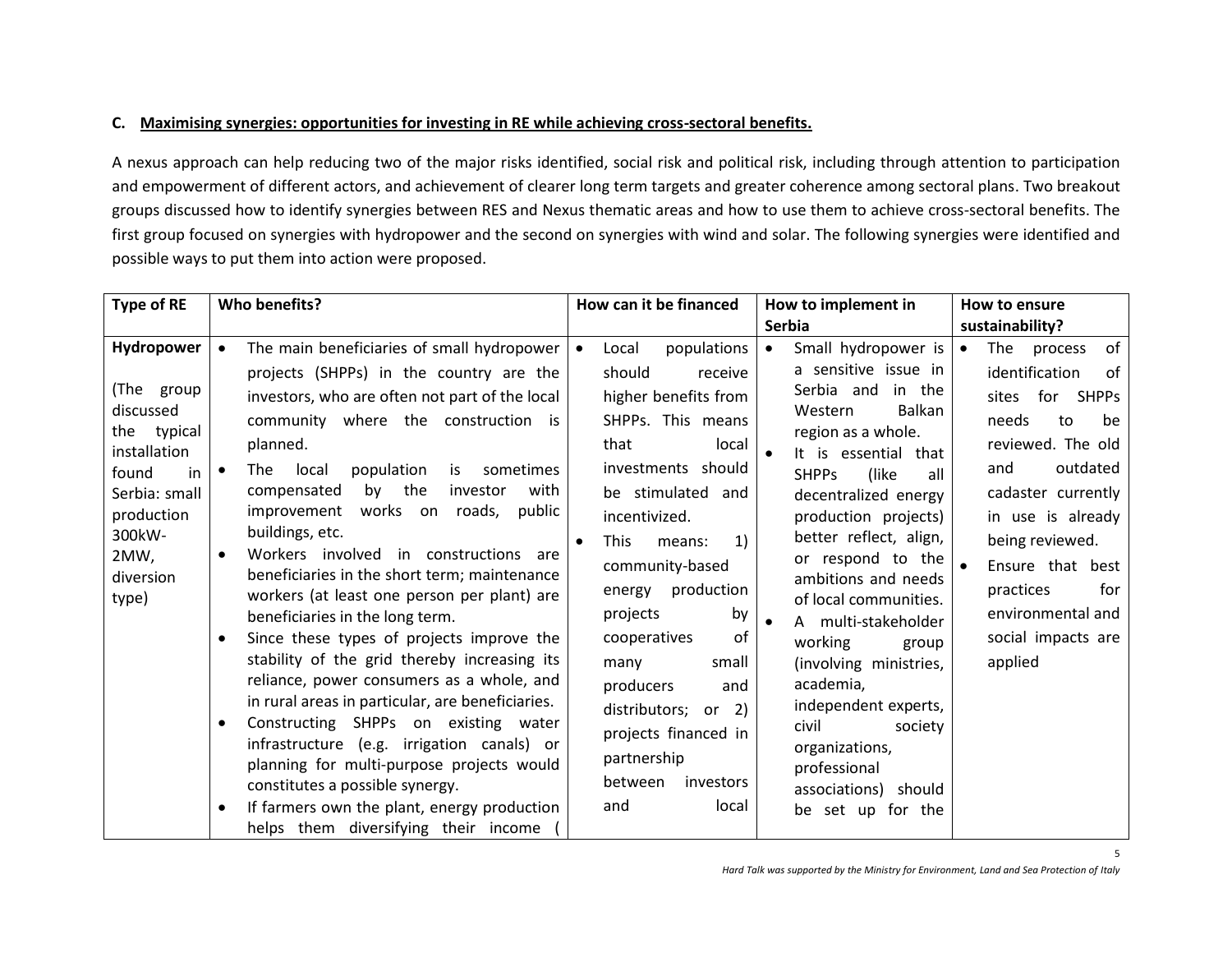|            | Empowerment: Consumers to Prosumers).                                                                                                                                                                                                                                                                                                                                                                                                                                                                                                                                                                                                                                                                                                                                                                                                                                                                                                                    | communities, with<br>if<br>shares<br>(even<br>small)<br>owned<br>by<br>local organizations.                                                                                                                                                                                                                                                                                                                                                                     | process of licensing<br>issues. The group<br>could:<br>Review<br>already<br><b>SHPPs</b><br>constructed<br>(was the process of<br>development in line<br>with regulation or<br>not); and<br>Provide<br>expert<br>$\bullet$<br>advice<br>on<br>construction of new<br>SHPPs (expert and<br>regulatory).                                                                                                                                                |                                                                                                                                                  |
|------------|----------------------------------------------------------------------------------------------------------------------------------------------------------------------------------------------------------------------------------------------------------------------------------------------------------------------------------------------------------------------------------------------------------------------------------------------------------------------------------------------------------------------------------------------------------------------------------------------------------------------------------------------------------------------------------------------------------------------------------------------------------------------------------------------------------------------------------------------------------------------------------------------------------------------------------------------------------|-----------------------------------------------------------------------------------------------------------------------------------------------------------------------------------------------------------------------------------------------------------------------------------------------------------------------------------------------------------------------------------------------------------------------------------------------------------------|-------------------------------------------------------------------------------------------------------------------------------------------------------------------------------------------------------------------------------------------------------------------------------------------------------------------------------------------------------------------------------------------------------------------------------------------------------|--------------------------------------------------------------------------------------------------------------------------------------------------|
| Wind/Solar | Distributed energy solutions help with social<br>$\bullet$<br>acceptance both on RE in general and on<br>how to use energy more efficiently.<br>A possible synergy was identified between<br>$\bullet$<br>power generation, transport and agriculture.<br>Autonomous charging stations for transport<br>based on PV/Storage in remote rural areas<br>could be perhaps tied with utilization of<br>electric trucks and farming machinery to<br>generate and consume green energy in rural<br>and agricultural transport.<br>The Ministry of Agriculture has also<br>$\bullet$<br>identified a synergy: The Rural Development<br>Policy as a cross-sectoral policy recognizes<br>RE as a tool for sustainable rural<br>development. Beyond subsidies for strictly<br>farming processes, subsidies for RE also<br>exist: they provide additional income for<br>farmers, diversification of activities, making<br>households<br>financially<br>rural<br>more | Financial incentives:<br>$\bullet$<br>Establishing<br>credit<br>lines,<br>while<br>facilitating access to<br>financing for poorer<br>households.<br>Grants<br>from<br>Ministry<br>of<br>Agriculture exist for $\vert \bullet \vert$<br>setting up of RE<br>stations by farmers.<br>Those mainly target<br>self-consumption.<br>In case the farmer<br>wants to sell to the<br>grid, the question of<br>subsidies<br>double<br>(Grant and FiT) is<br>not allowed. | Net metering and<br>smart meters need<br>to be introduced to<br>allow for distributed<br>solutions that can<br>help<br>with<br>more<br>synergetic<br>approaches.<br>Net<br>metering<br>İS.<br>currently examined<br>by Ministry of Mining<br>and Energy<br>Cooperatives<br>$\bullet$<br>Communal energy /<br>Peer to Peer market<br>of electricity through<br>block chain solutions:<br>regulatory<br>a<br>framework needs to<br>introduced for<br>be | Consider<br>possibility<br>for<br>small solar plants<br>to<br>use<br>grants/subsidies<br>only to cover part<br>of CAPEX and not<br>also for OPEX |